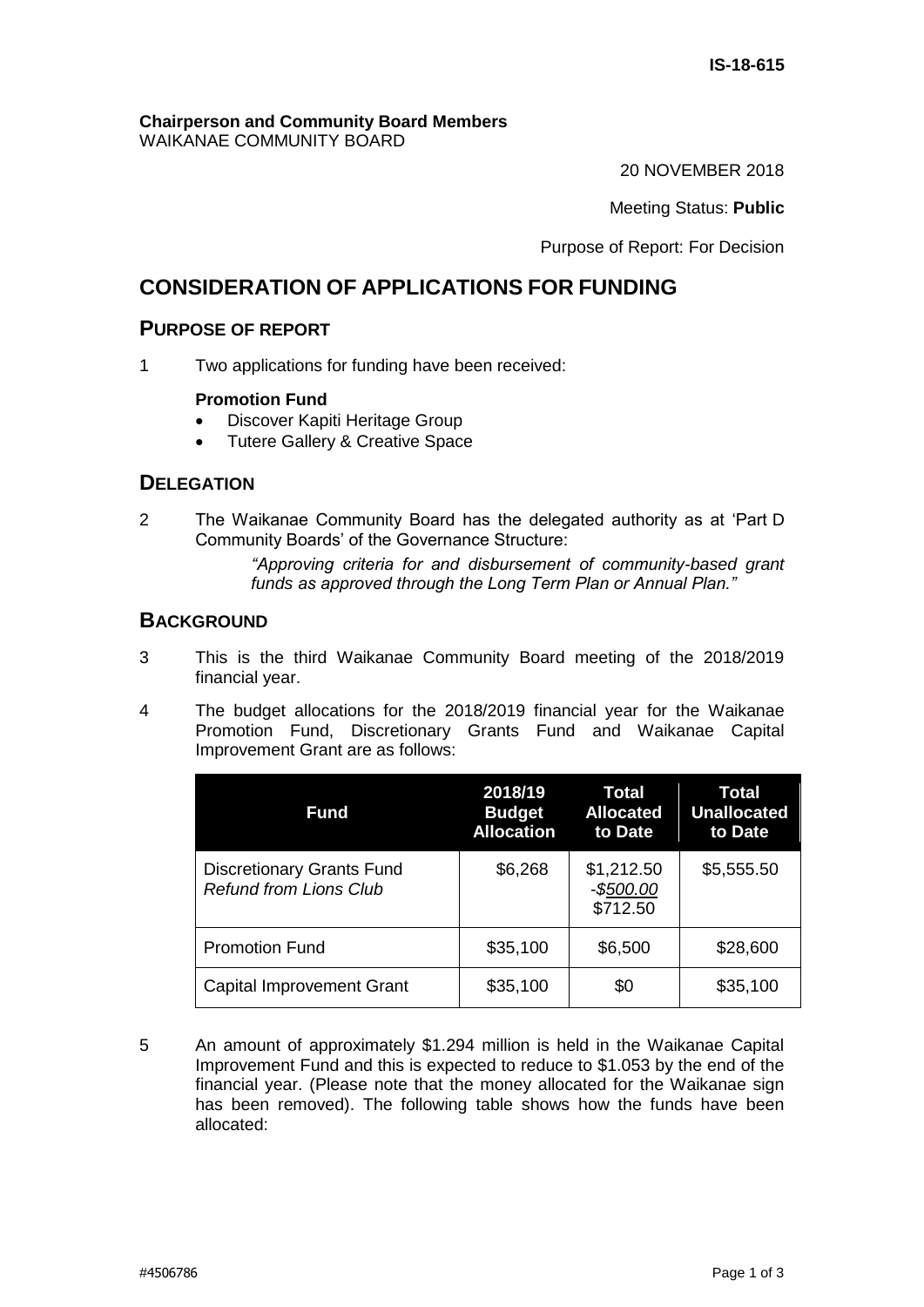| Amount<br>(\$000) | <b>Purpose of Grant</b>                         |
|-------------------|-------------------------------------------------|
| 1,203             | Balance at 30 June 2017 as per Annual Report    |
| 114               | Earnings during 2017/18                         |
| $-23$             | Expenditure during 2017/18                      |
| 1.294             | Balance at 30 June 2018 as per Annual Report    |
| $-254$            | Pledged to the Mahara Gallery Trust             |
| 48                | Interest earnings budgeted for the 2018/19 year |
| -35               | Budgeted grants for 2018/19                     |
| 1.053             | Forecast Balance as at 30 June 2019             |

# **CONSIDERATIONS**

### **Issues**

- 6 Grants are allocated in accordance with the specified criteria (**attached**).
- 7 The applicants have been advised of the criteria and meeting date by email.

#### **Promotion Fund Grant**

#### Discover Kapiti Heritage Group

8 Discover Kapiti Heritage Group has applied for a Promotion Fund grant of \$500 to assist with the promotion of a history and heritage event on Wellington Anniversary weekend in January 2019.

#### Tutere Gallery & Creative Space

9 Tutere Gallery & Creative Space has applied for a Promotion Fund grant of \$300 to assist with materials and time for the Amistice Day poppy installation at the Waikanae Beach Domain on 11 November 2018.

| <b>Fund</b>                              | Total<br><b>Unallocated</b><br>to Date | <b>Total Grants</b><br><b>Requested</b> |
|------------------------------------------|----------------------------------------|-----------------------------------------|
| <b>Discretionary Grants Fund</b>         | \$5,555.50                             | $\overline{\phantom{0}}$                |
| <b>Waikanae Promotion Fund</b>           | \$28,600.00                            | \$800.00                                |
| <b>Waikanae Capital Improvement Fund</b> | \$35,100.00                            | $\overline{\phantom{0}}$                |

#### *Historical Grants*

10 **Attached** to this report, as appendices, are tables showing all grants made in the 2018/2019 and 2017/2018 financial years.

## **SIGNIFICANCE AND ENGAGEMENT**

11 This matter has a low level of significance under the Council Policy.